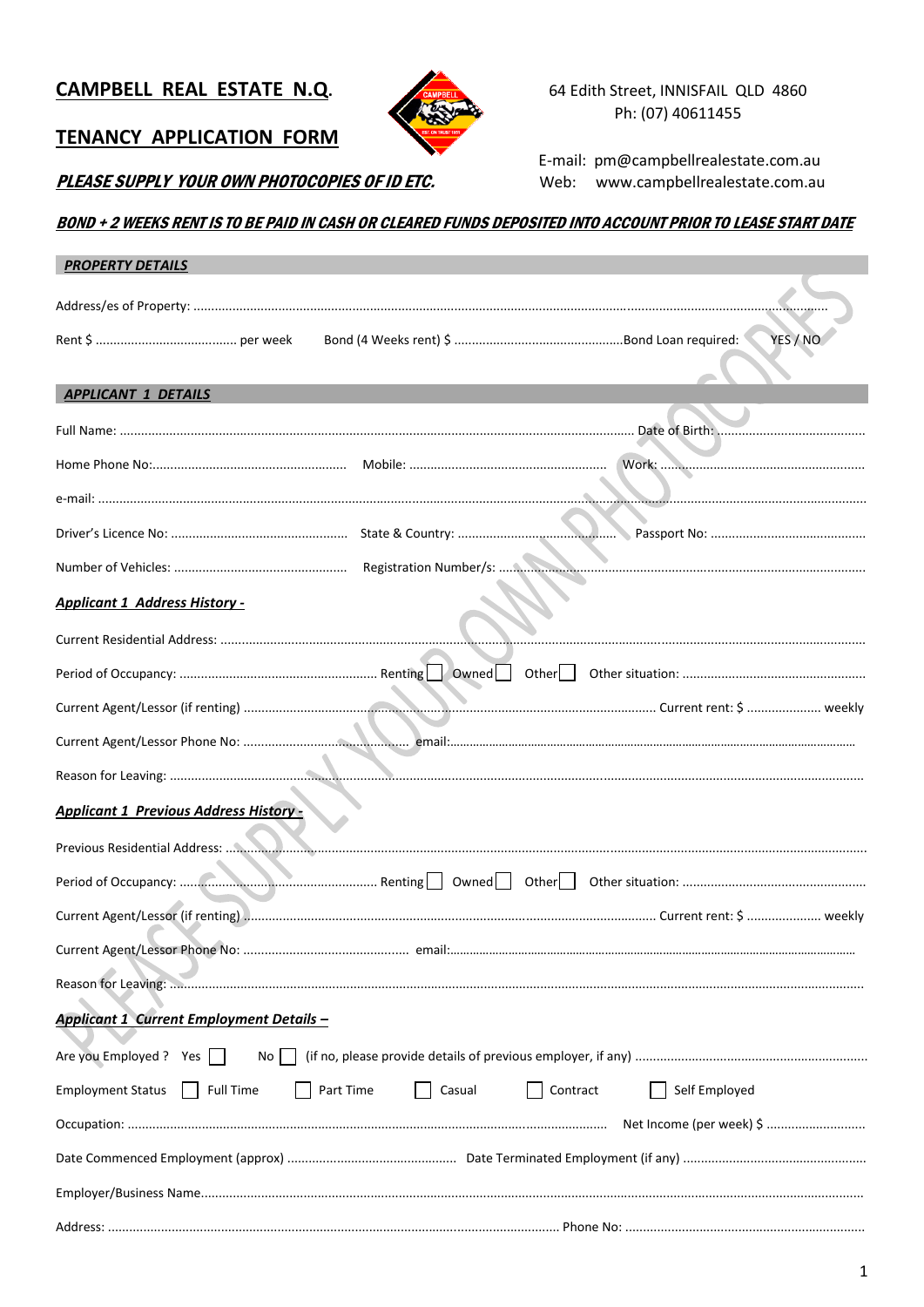# **Applicant 1 Previous Employment Details -**

| Employment Status   Full Time<br>Part Time<br>$\Box$ Casual                                                                                                                                                                                                                           | Contract<br>Self Employed |
|---------------------------------------------------------------------------------------------------------------------------------------------------------------------------------------------------------------------------------------------------------------------------------------|---------------------------|
|                                                                                                                                                                                                                                                                                       |                           |
|                                                                                                                                                                                                                                                                                       |                           |
|                                                                                                                                                                                                                                                                                       |                           |
|                                                                                                                                                                                                                                                                                       |                           |
| <b>Applicant 1 Centrelink Payments -</b>                                                                                                                                                                                                                                              |                           |
| Are you receiving any regular Centrelink payments ? Yes<br>No                                                                                                                                                                                                                         |                           |
|                                                                                                                                                                                                                                                                                       |                           |
|                                                                                                                                                                                                                                                                                       |                           |
| Applicant 1 Student Details -                                                                                                                                                                                                                                                         |                           |
| Are you studying full time ? Yes $\Box$<br>No                                                                                                                                                                                                                                         |                           |
|                                                                                                                                                                                                                                                                                       |                           |
| <b>Applicant 1 Personal References -</b><br>Please do not list relatives, another applicant or partners and provide business hours contact numbers                                                                                                                                    |                           |
|                                                                                                                                                                                                                                                                                       |                           |
|                                                                                                                                                                                                                                                                                       |                           |
|                                                                                                                                                                                                                                                                                       |                           |
|                                                                                                                                                                                                                                                                                       |                           |
| Applicant 1 Emergency Contact - This information is required in case we need to contact you as a matter of urgency arising from your<br>tenancy and your normal contact details are not responding. (If this section is not completed in full this application will not be processed) |                           |
|                                                                                                                                                                                                                                                                                       |                           |
| Address:                                                                                                                                                                                                                                                                              |                           |
|                                                                                                                                                                                                                                                                                       |                           |
| Address: .                                                                                                                                                                                                                                                                            |                           |
| <b>APPLICANT 2 DETAILS</b>                                                                                                                                                                                                                                                            |                           |
|                                                                                                                                                                                                                                                                                       |                           |
|                                                                                                                                                                                                                                                                                       |                           |
|                                                                                                                                                                                                                                                                                       |                           |
|                                                                                                                                                                                                                                                                                       |                           |
| Number of Vehicles:                                                                                                                                                                                                                                                                   |                           |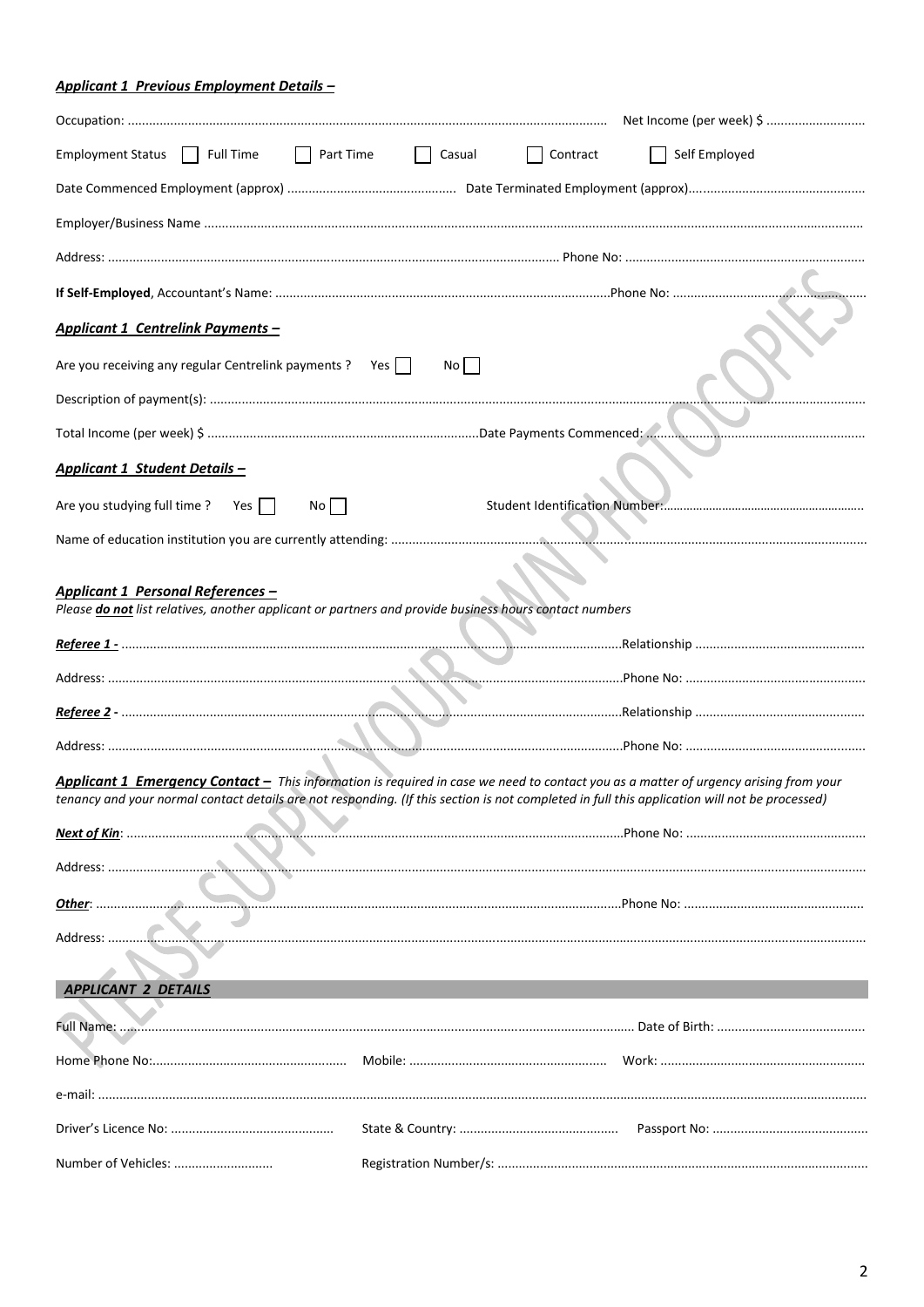# **Applicant 2 Address History -**

| <b>Applicant 2 Previous Address History -</b>                                                    |
|--------------------------------------------------------------------------------------------------|
|                                                                                                  |
|                                                                                                  |
|                                                                                                  |
|                                                                                                  |
|                                                                                                  |
| Applicant 2 Current Employment Details -                                                         |
| Are you Employed ? Yes                                                                           |
| <b>Employment Status</b><br>$\Box$ Full Time<br>Part Time<br>Contract<br>Self Employed<br>Casual |
|                                                                                                  |
|                                                                                                  |
|                                                                                                  |
|                                                                                                  |
| <b>Applicant 2 Previous Employment Details -</b>                                                 |
| Net Income (per week) \$                                                                         |
| Self Employed<br>Part Time<br><b>Employment Status</b><br>Full Time<br>Casual<br>Contract        |
|                                                                                                  |
|                                                                                                  |
|                                                                                                  |
|                                                                                                  |
| <b>Applicant 2 Centrelink Payments -</b>                                                         |
| Are you receiving any regular Centrelink payments ? Yes<br>No                                    |
|                                                                                                  |
|                                                                                                  |
| Applicant 2 Student Details -                                                                    |
| <b>Student Identification Number:</b><br>Are you studying full time?<br>Yes  <br>No              |
|                                                                                                  |
| Are you an overseas student ?<br>No<br>Yes                                                       |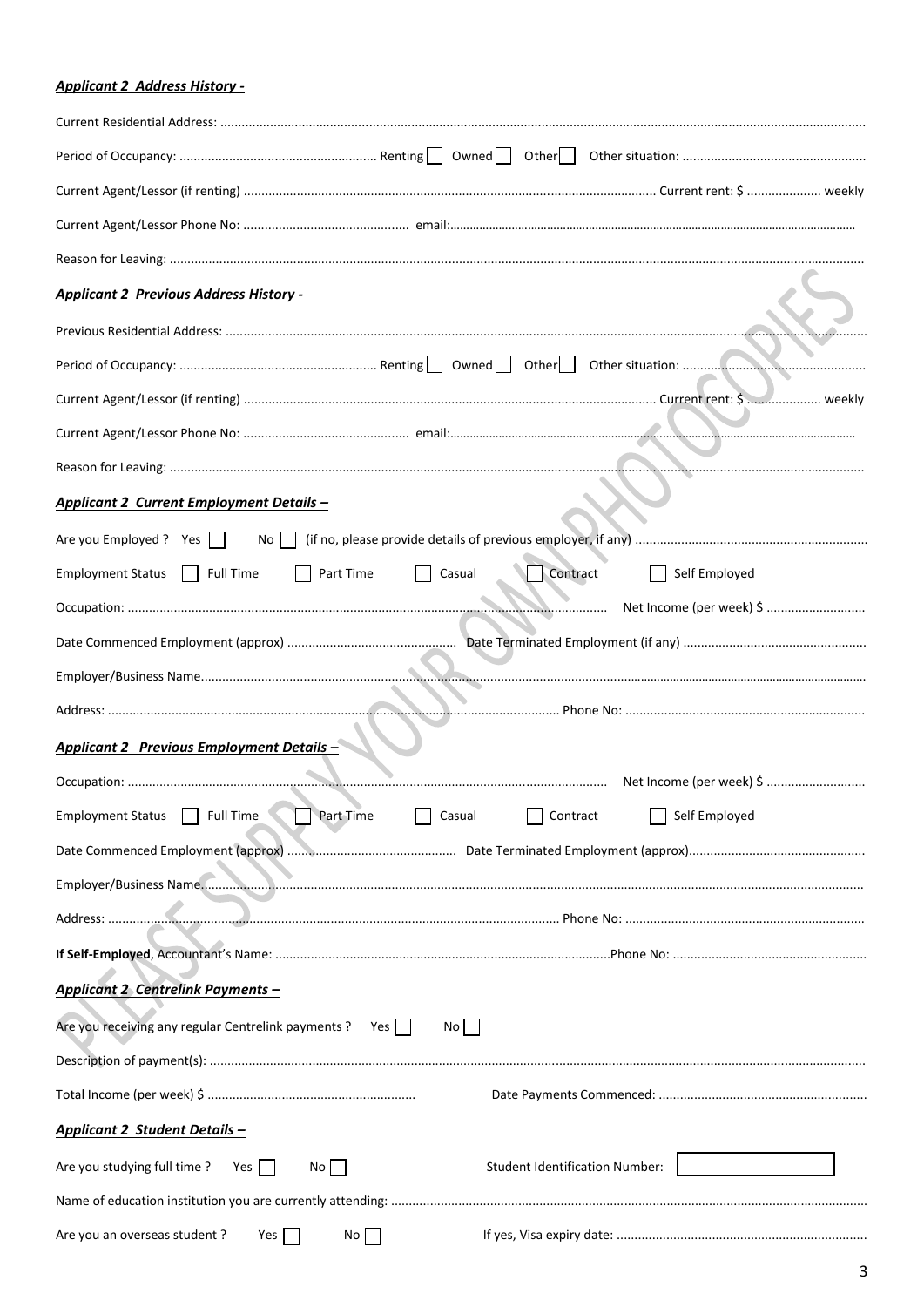## *Applicant 2 Personal References –*

*Please do not list relatives, another applicant or partners and provide business hours contact numbers*

*Applicant 2 Emergency Contact – This information is required in case we need to contact you as a matter of urgency arising from your tenancy and your normal contact details are not responding. (If this section is not completed in full this application will not be processed)*

| Address: |           |  |
|----------|-----------|--|
| Other:   | Phone No: |  |
| Address: |           |  |
|          |           |  |

# *NAMES OF PERSONS, OTHER THAN APPLICANTS, WISHING TO OCCUPY PREMISES FOR ANY OCCUPANT OVER 18 YRS OF AGE – PHOTO ID MUST BE PROVIDED WITH THIS APPLICATION*

| <b>Full Name</b> | <b>Relationship to Applicant/s</b> | Date of Birth |
|------------------|------------------------------------|---------------|
|                  |                                    |               |
|                  |                                    |               |
|                  |                                    |               |
|                  |                                    |               |

| - Applicant 1 -<br>Have you ever been evicted from a premises ?<br>No<br>Yes<br>- Applicant 2 -<br>No<br>Yes                       |
|------------------------------------------------------------------------------------------------------------------------------------|
| Are you currently in debt to any Landlord or Agent?<br>- Applicant 1 -<br>Yes l<br>No<br>Applicant 2 -<br>Yes<br>No.               |
| SMOKING - Are you or any applicants/residents living with you a smoker?<br>No l<br>Yesl                                            |
| No L<br><b>PETS</b> - Do you intend to keep pets at the property?<br>Yes $\Box$<br>Number of pets ?                                |
| Type of Pet/s ?                                                                                                                    |
| Are your pets registered with a council?<br>Yes<br>No II                                                                           |
| <b>PROOF OF INCOME</b>                                                                                                             |
| You are required to supply the Agent/Lessor with proof of your income upon submission of your application.                         |
| Employed:<br>Last <b>TWO</b> pay slips.<br>Self Employed:<br>Bank Statements, Group Certificate, Tax Return or Accountant's letter |

**Not Employed:** Centrelink Statement

## **Identification - Important – Please supply photocopied identification**

You are required to meet a 100 point identification criterion upon submission of your application.

**At least one form of PHOTO identification MUST be provided.**

# **PLEASE NOTE YOU NEED TO SUPPLY YOUR OWN PHOTOCOPIES**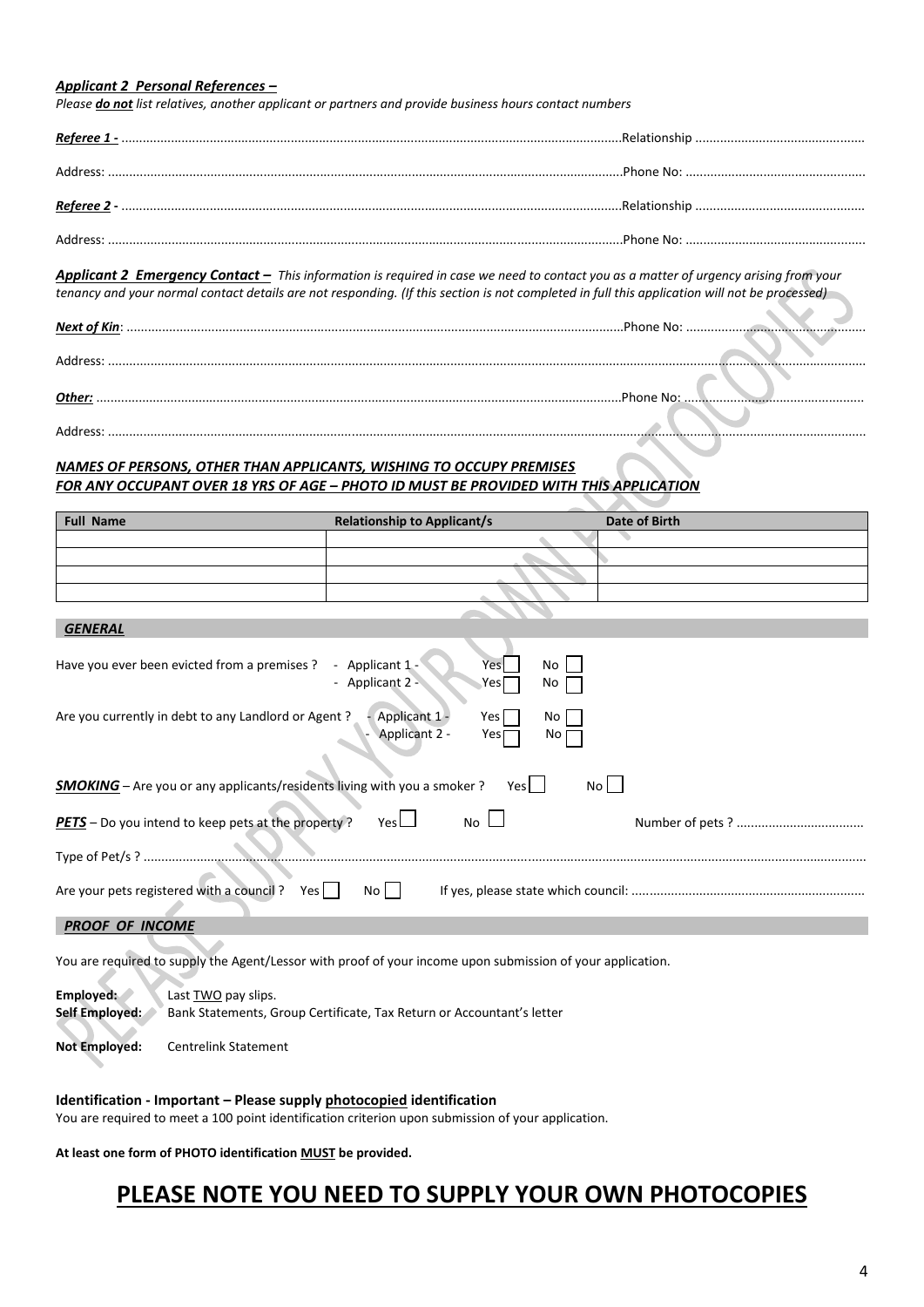| <b>70 POINTS</b>                    |           | <b>25 POINTS</b>                  |  |
|-------------------------------------|-----------|-----------------------------------|--|
| Passport                            |           | Medicare Card                     |  |
| <b>Full Birth Certificate</b>       |           | Telephone Bill                    |  |
| <b>Citizenship Certificate</b>      |           | <b>Tenancy History Ledger</b>     |  |
|                                     |           | Last FOUR Rent Receipts           |  |
| <b>40 POINTS</b>                    |           | <b>Council Rates Notice</b>       |  |
| Australian Driver's Licence         |           | <b>Electricity Bill</b>           |  |
| <b>Centrelink Card</b>              |           | <b>Bank Statement</b>             |  |
| Student Photo ID                    |           | <b>Rent Bond Receipt</b>          |  |
| Proof of Age Card                   |           | <b>Motor Vehicle Registration</b> |  |
| Department of Veterans Affairs Card |           | Gas Bill                          |  |
| State/Federal Government Photo ID   |           | <b>Credit Card Statement</b>      |  |
|                                     |           | <b>Previous Tenancy</b>           |  |
|                                     | Agreement |                                   |  |
|                                     |           |                                   |  |

## **Terms of Application:**

## **1. Declaration**

The Applicant(s) declares:

- (1) That all the above details are true and correct
- (2) Not to be bankrupt or insolvent

## **2. Applicant(s) Agrees**

2.1 The Applicant(s) agree that:

- (1) Inspection of property will be arranged following approval of submitted application.
- (2) this Tenancy Application, creates no contractual or legal obligations between the parties, until such time as a Tenancy Agreement is signed
- (3) the Applicant(s) understands that the Agent/Landlord is not required to give an explanation to the Applicant(s) for any application that is not approved
- (4) on acceptance of this Application by the Landlord being notified to the Applicant(s), verbally or in writing, the Applicant(s) will rent the Premises from the Landlord under a Tenancy Agreement drawn up by the Agent and, upon the signing of the Tenancy Agreement, pay the Bond and Rent amounts in Item (1) in an approved way as more particularly set out in the Tenancy Agreement. Such payments (Bond + 2 Weeks Rent) to be paid CASH or CLEARED FUNDS into trust account, via direct deposit, prior to occupancy.

2.2 On signing this Tenancy Application the Applicant agrees the Agent is authorised to make enquiries to verify the information contained in the Item Schedule with relevant tenancy databases of the Applicant's previous Letting Agents.

**3.** The Agent collects and uses personal information provided by you as the Applicant(s) to assess your application for a residential tenancy and provide services required by you on your behalf. You, as the Applicant(s) acknowledge the Agent may subject to the *Privacy Act 1988 (CTH)* (where applicable) collect, use and disclose your personal information as follows:

- (1) to the owner of the Premises to which this Tenancy Application applies;
- and/or (2) administration; and/or
- (3) legislative, regulatory and insurance requirements relating to administration of the Premises and use of the Agent's services; and/or
- (4) in order to facilitate the carrying out of works in respect to the Premises by tradespeople engaged by the Landlord

**Without provision of certain information the Agent may not be able to act effectively or at all on the owner's behalf as a result of which your application may not contain sufficient information to be acceptable to the property owner. The Applicant(s) has the right to request the Agent provide details of such information and also correct any inaccurate or out of date information.**

**Applicant/s have read the above "Terms of Application" and understand on signing this document relevant checks will be undertaken.**

Signed By **Applicant 1**

| Signature | Print Name | Date |
|-----------|------------|------|
|           |            |      |
|           |            |      |

.................................................................. .................................................................... .......................................

Signed by **Applicant 2**

................................................................... .................................................................... ....................................... Signature **Date Communist Print Name** Print Name **Date 2016**